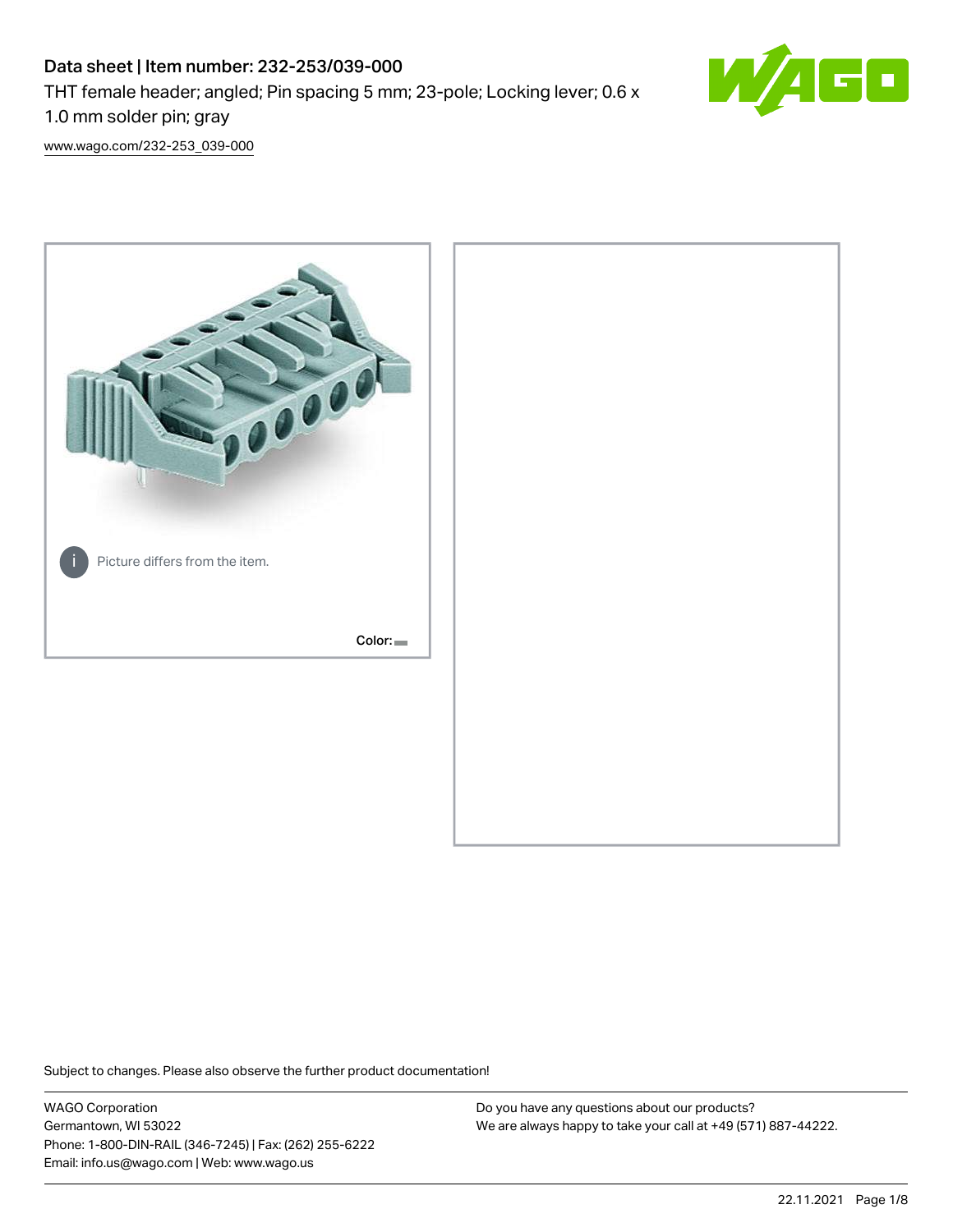

Dimensions in mm

L = pole no. x pin spacing

Distance to first solder pin: 2.2 mm

2- to 3-pole female connectors – one latch only

#### Item description

- **Horizontal or vertical PCB mounting via straight or angled solder pins**
- For board-to-board and board-to-wire connections
- $\blacksquare$ Touch-proof PCB outputs
- $\blacksquare$ Easy-to-identify PCB inputs and outputs
- **Now With coding fingers**

Subject to changes. Please also observe the further product documentation!

WAGO Corporation Germantown, WI 53022 Phone: 1-800-DIN-RAIL (346-7245) | Fax: (262) 255-6222 Email: info.us@wago.com | Web: www.wago.us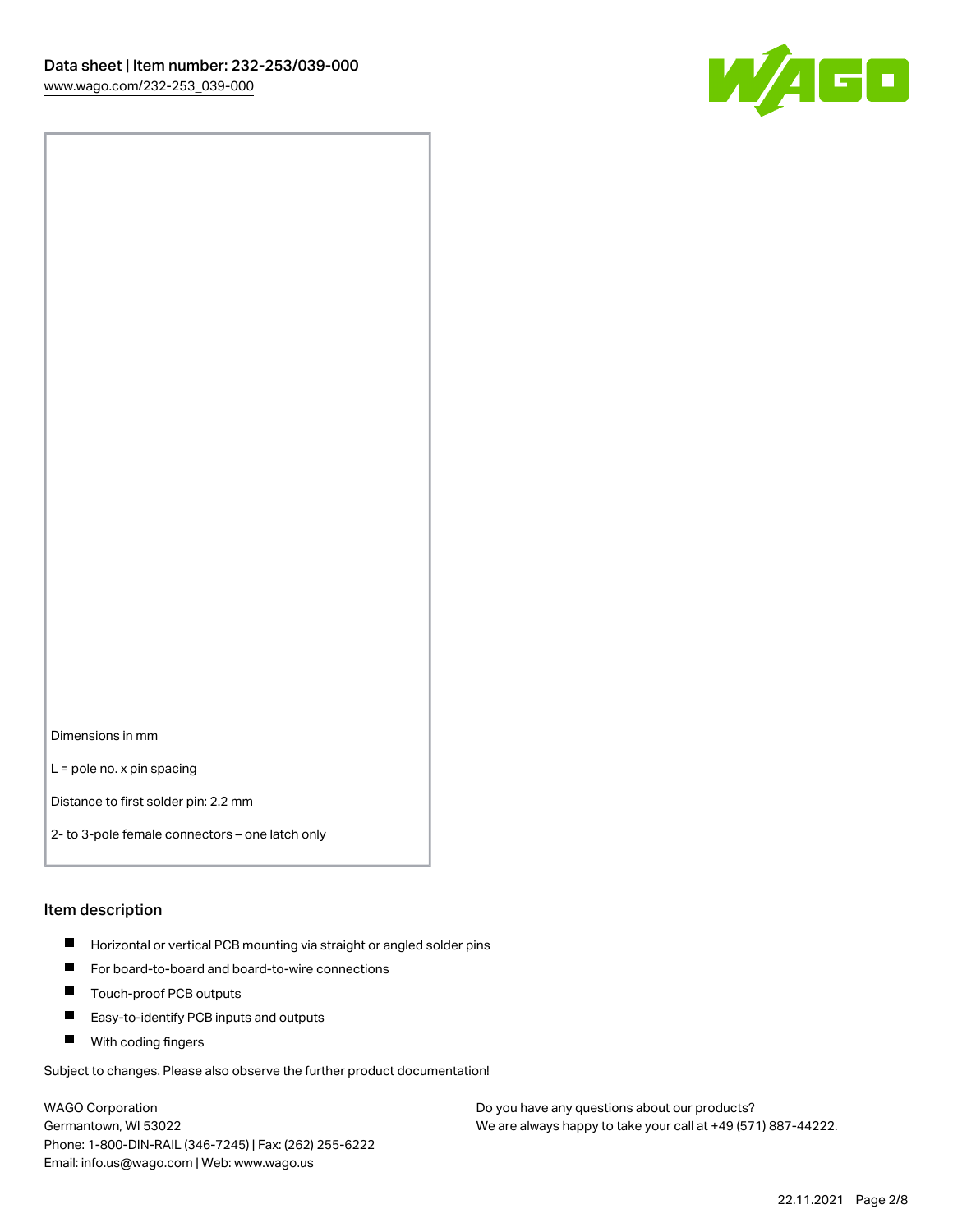

# Data

| Safety information 1 | The <i>MCS – MULTI CONNECTION SYSTEM</i> includes connectors<br>without breaking capacity in accordance with DIN EN 61984. When<br>used as intended, these connectors must not be connected<br>/disconnected when live or under load. The circuit design should<br>ensure header pins, which can be touched, are not live when<br>unmated. |
|----------------------|--------------------------------------------------------------------------------------------------------------------------------------------------------------------------------------------------------------------------------------------------------------------------------------------------------------------------------------------|
| Variants:            | Other pole numbers<br>3.8 mm pin projection for male headers with straight solder pins<br>Gold-plated or partially gold-plated contact surfaces<br>Other versions (or variants) can be requested from WAGO Sales or<br>configured at https://configurator.wago.com/                                                                        |

# Electrical data

## IEC Approvals

| Ratings per                 | IEC/EN 60664-1                                                       |
|-----------------------------|----------------------------------------------------------------------|
| Rated voltage (III / 3)     | 320 V                                                                |
| Rated surge voltage (III/3) | 4 <sub>k</sub> V                                                     |
| Rated voltage (III/2)       | 320 V                                                                |
| Rated surge voltage (III/2) | 4 <sub>k</sub> V                                                     |
| Nominal voltage (II/2)      | 630 V                                                                |
| Rated surge voltage (II/2)  | 4 <sub>k</sub> V                                                     |
| Rated current               | 12A                                                                  |
| Legend (ratings)            | (III / 2) $\triangleq$ Overvoltage category III / Pollution degree 2 |

## UL Approvals

| Approvals per                  | UL 1059 |
|--------------------------------|---------|
| Rated voltage UL (Use Group B) | 300 V   |
| Rated current UL (Use Group B) | 15 A    |
| Rated voltage UL (Use Group D) | 300 V   |
| Rated current UL (Use Group D) | 10 A    |

# Ratings per UL

| Rated voltage UL 1977 | 600 V |
|-----------------------|-------|
| Rated current UL 1977 |       |

Subject to changes. Please also observe the further product documentation!

| <b>WAGO Corporation</b>                                | Do you have any questions about our products?                 |
|--------------------------------------------------------|---------------------------------------------------------------|
| Germantown, WI 53022                                   | We are always happy to take your call at +49 (571) 887-44222. |
| Phone: 1-800-DIN-RAIL (346-7245)   Fax: (262) 255-6222 |                                                               |
| Email: info.us@wago.com   Web: www.wago.us             |                                                               |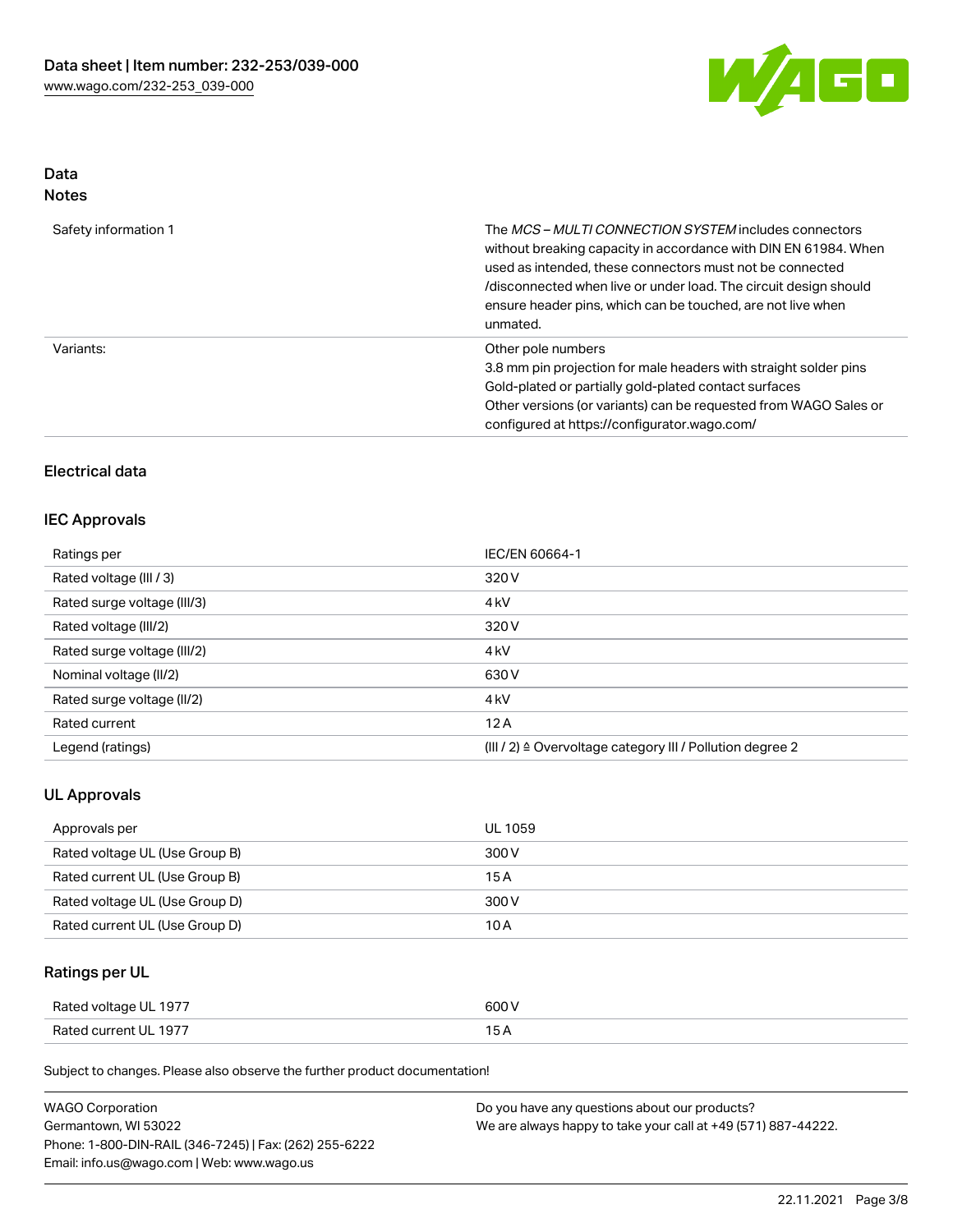

# CSA Approvals

| Approvals per                   | <b>CSA</b>            |  |
|---------------------------------|-----------------------|--|
| Rated voltage CSA (Use Group B) | 300V                  |  |
| Rated current CSA (Use Group B) | 15A                   |  |
| Rated voltage CSA (Use Group D) | 300V                  |  |
| Rated current CSA (Use Group D) | 10A                   |  |
| <b>Connection data</b>          |                       |  |
| Total number of potentials      | 23                    |  |
| Number of connection types      | 1                     |  |
| Number of levels                | $\mathbf{1}$          |  |
| <b>Connection 1</b>             |                       |  |
| Number of poles                 | 23                    |  |
| Physical data                   |                       |  |
| Pin spacing                     | 5 mm / 0.197 inch     |  |
| Width                           | 130.8 mm / 5.15 inch  |  |
| Height                          | 16.6 mm / 0.654 inch  |  |
| Height from the surface         | 11.6 mm / 0.457 inch  |  |
| Depth                           | 18.25 mm / 0.719 inch |  |
| Solder pin length               | 5 <sub>mm</sub>       |  |
| Solder pin dimensions           | $0.6 \times 1$ mm     |  |

# Drilled hole diameter with tolerance  $1.3$   $(+0.1)$  mm

# Plug-in connection

| Contact type (pluggable connector) | Female header |
|------------------------------------|---------------|
| Connector (connection type)        | for PCB       |
| Mismating protection               | No            |
| Mating direction to the PCB        | 0°            |
| Locking of plug-in connection      | locking lever |

# PCB contact

| <b>PCB Contact</b>     |                                            |
|------------------------|--------------------------------------------|
| Solder pin arrangement | over the entire female connector (in-line) |

Subject to changes. Please also observe the further product documentation!

| <b>WAGO Corporation</b>                                | Do you have any questions about our products?                 |
|--------------------------------------------------------|---------------------------------------------------------------|
| Germantown. WI 53022                                   | We are always happy to take your call at +49 (571) 887-44222. |
| Phone: 1-800-DIN-RAIL (346-7245)   Fax: (262) 255-6222 |                                                               |
| Email: info.us@wago.com   Web: www.wago.us             |                                                               |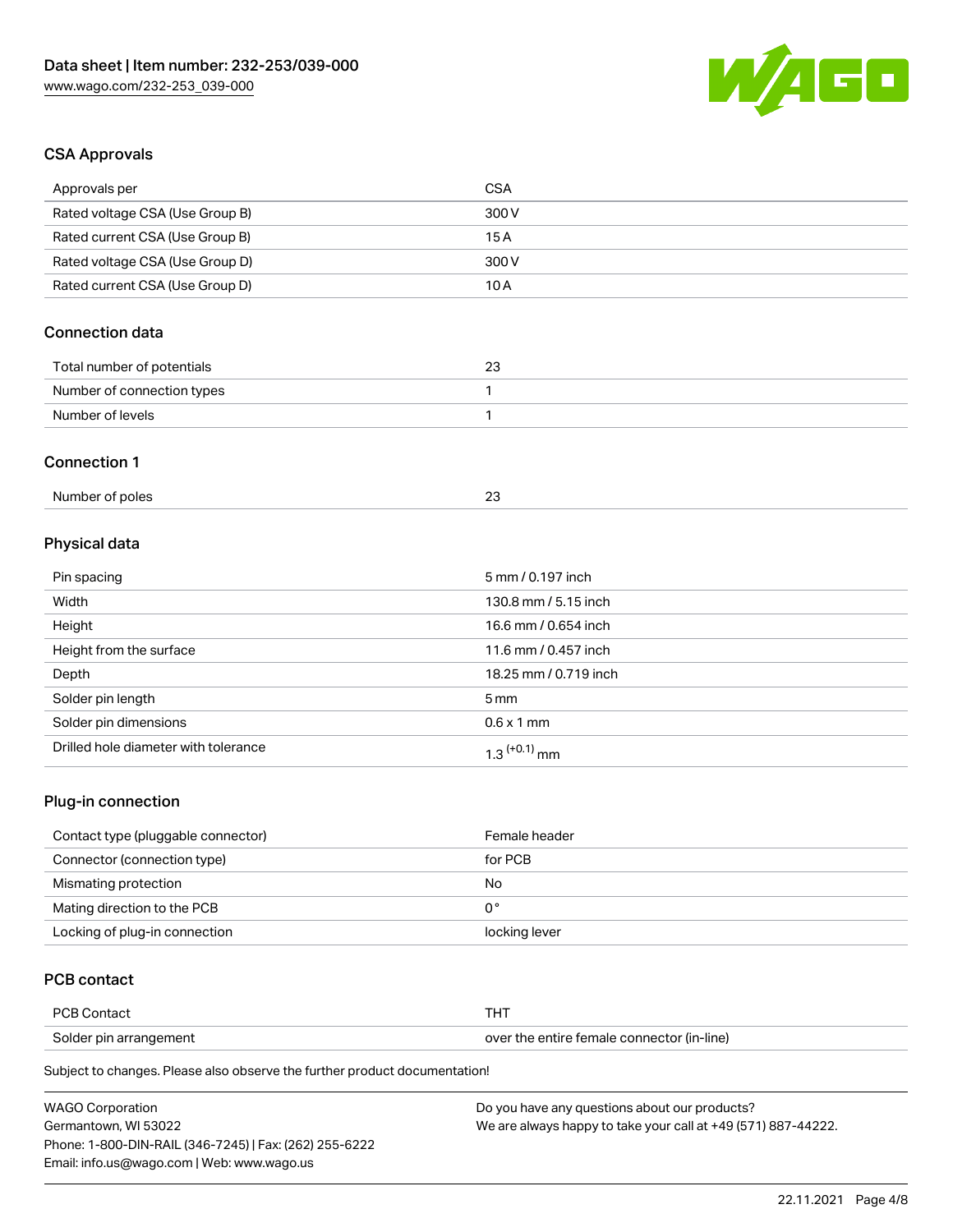

Number of solder pins per potential 1

#### Material data

| Color                       | gray             |
|-----------------------------|------------------|
| Material group              |                  |
| Insulation material         | Polyamide (PA66) |
| Flammability class per UL94 | V0               |
| Contact material            | Copper alloy     |
| Contact plating             | tin-plated       |
| Fire load                   | 0.396 MJ         |
| Weight                      | 22.1 g           |

## Environmental requirements

| Limit temperature range<br>. | … +85 ° <sup>∩</sup><br>-60 … |
|------------------------------|-------------------------------|
|------------------------------|-------------------------------|

## Commercial data

| PU (SPU)              | 10 Stück      |
|-----------------------|---------------|
| Packaging type        | box           |
| Country of origin     | <b>DE</b>     |
| <b>GTIN</b>           | 4050821689614 |
| Customs tariff number | 85366990990   |

## Approvals / Certificates

#### Country specific Approvals

| Logo | Approval                               | <b>Additional Approval Text</b> | Certificate<br>name |
|------|----------------------------------------|---------------------------------|---------------------|
| Æ    | <b>CSA</b><br>DEKRA Certification B.V. | C <sub>22.2</sub>               | 1466354             |

#### Ship Approvals

| Logo                                                                       | Approval                                  | <b>Additional Approval Text</b> | Certificate<br>name                |
|----------------------------------------------------------------------------|-------------------------------------------|---------------------------------|------------------------------------|
| ABS.                                                                       | <b>ABS</b><br>American Bureau of Shipping |                                 | $19-$<br>HG15869876-<br><b>PDA</b> |
|                                                                            | <b>BV</b>                                 | <b>IEC 60998</b>                | 11915/D0 BV                        |
| Subject to changes. Please also observe the further product documentation! |                                           |                                 |                                    |

| <b>WAGO Corporation</b>                                | Do you have any questions about our products?                 |
|--------------------------------------------------------|---------------------------------------------------------------|
| Germantown, WI 53022                                   | We are always happy to take your call at +49 (571) 887-44222. |
| Phone: 1-800-DIN-RAIL (346-7245)   Fax: (262) 255-6222 |                                                               |
| Email: info.us@wago.com   Web: www.wago.us             |                                                               |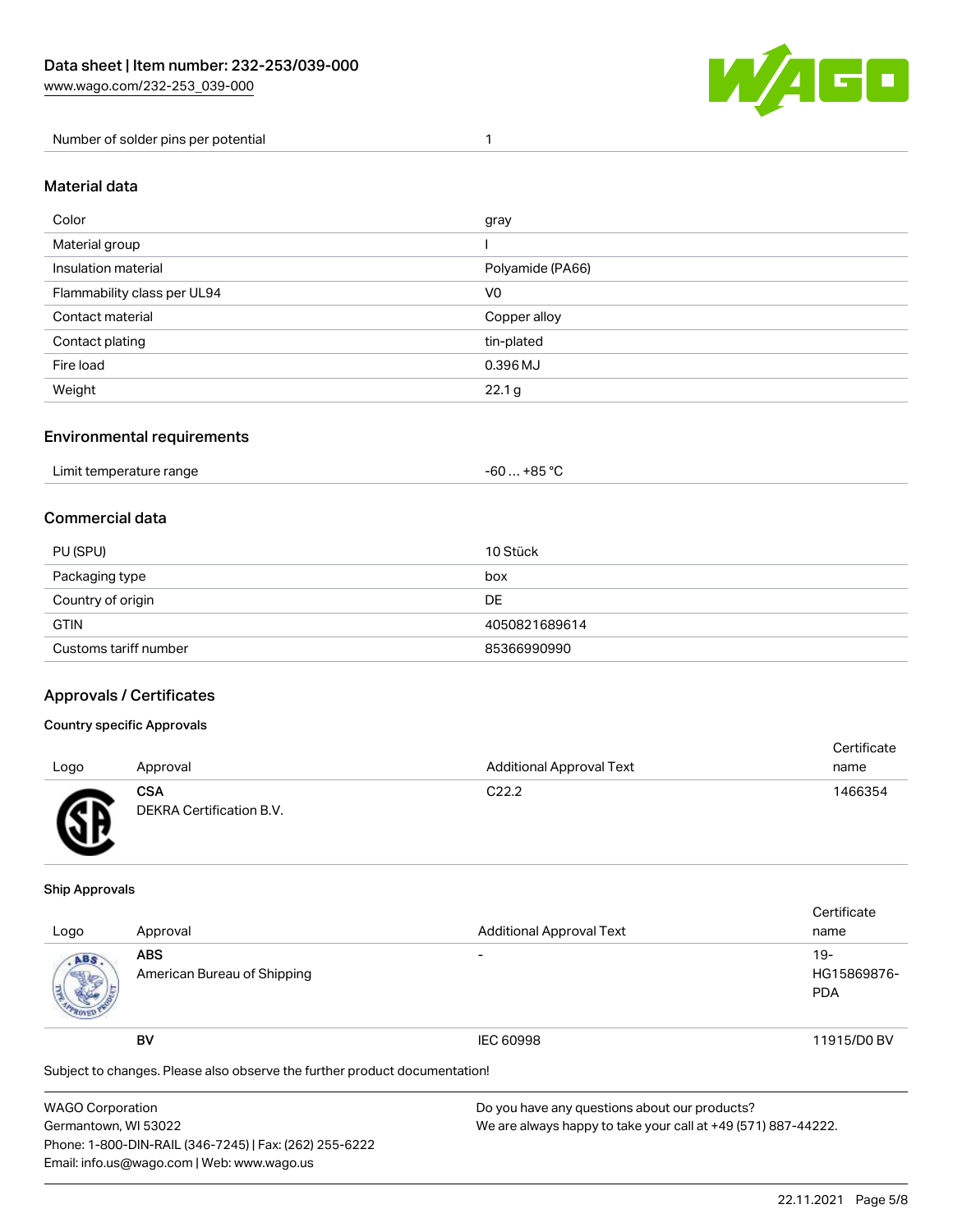

- TAE 000016Z



Bureau Veritas S.A.

# $\overline{DNN}$  GL

| <b>DNV GL</b>                          |  |
|----------------------------------------|--|
| Det Norske Veritas, Germanischer Lloyd |  |

#### UL-Approvals

| Logo | Approval                             | <b>Additional Approval Text</b> | Certificate<br>name |
|------|--------------------------------------|---------------------------------|---------------------|
| 8    | UL<br>Underwriters Laboratories Inc. | <b>UL 1059</b>                  | E45172              |
|      | UR<br>Underwriters Laboratories Inc. | <b>UL 1977</b>                  | E45171              |

# Counterpart



Item no.231-623 Nale connector; 23-pole; Pin spacing 5 mm; gray [www.wago.com/231-623](https://www.wago.com/231-623)<br>Male connector; 23-pole; Pin spacing 5 mm; gray

#### Optional accessories

| Testing accessories                                                                                                        |                      |
|----------------------------------------------------------------------------------------------------------------------------|----------------------|
| Testing accessories                                                                                                        |                      |
| ltem no.: 231-661<br>Test plugs for female connectors; for 5 mm and 5.08 mm pin spacing; 2,50 mm <sup>2</sup> ; light gray | www.wago.com/231-661 |
|                                                                                                                            |                      |

# Downloads **Documentation**

| <b>Additional Information</b> |            |        |          |
|-------------------------------|------------|--------|----------|
| Technical explanations        | 2019 Apr 3 | pdf    | Download |
|                               |            | 2.0 MB |          |

# CAD files

#### PCB Design

Subject to changes. Please also observe the further product documentation!

| <b>WAGO Corporation</b>                                | Do you have any questions about our products?                 |
|--------------------------------------------------------|---------------------------------------------------------------|
| Germantown. WI 53022                                   | We are always happy to take your call at +49 (571) 887-44222. |
| Phone: 1-800-DIN-RAIL (346-7245)   Fax: (262) 255-6222 |                                                               |
| Email: info.us@wago.com   Web: www.wago.us             |                                                               |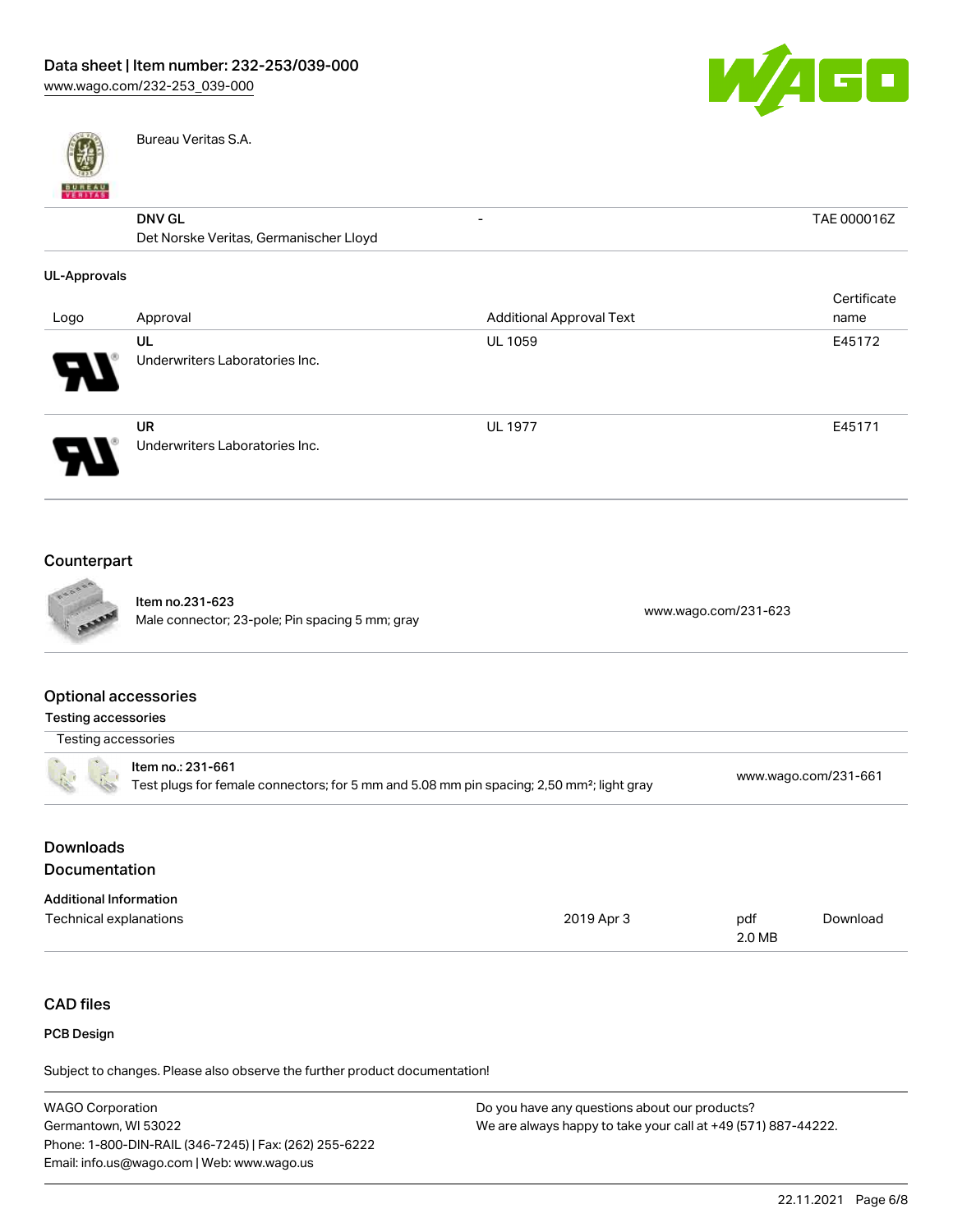

URL [Download](https://www.wago.com/global/d/UltraLibrarian_URLS_232-253_039-000)

#### Symbol and Footprint 232-253/039-000

CAx data for your PCB design, consisting of "schematic symbols and PCB footprints", allow easy integration of the WAGO component into your development environment.

#### Supported formats:

- $\blacksquare$ Accel EDA 14 & 15
- П Altium 6 to current version
- $\blacksquare$ Cadence Allegro
- $\blacksquare$ **DesignSpark**
- $\blacksquare$ Eagle Libraries
- $\blacksquare$ KiCad
- $\blacksquare$ Mentor Graphics BoardStation
- $\blacksquare$ Mentor Graphics Design Architect
- $\blacksquare$ Mentor Graphics Design Expedition 99 and 2000
- $\blacksquare$ OrCAD 9.X PCB and Capture
- $\blacksquare$ PADS PowerPCB 3, 3.5, 4.X, and 5.X
- $\blacksquare$ PADS PowerPCB and PowerLogic 3.0
- $\blacksquare$ PCAD 2000, 2001, 2002, 2004, and 2006
- $\blacksquare$ Pulsonix 8.5 or newer
- $\blacksquare$ STL
- $\blacksquare$ 3D STEP
- $\blacksquare$ TARGET 3001!
- $\blacksquare$ View Logic ViewDraw
- $\blacksquare$ Quadcept
- $\blacksquare$ Zuken CadStar 3 and 4
- $\blacksquare$ Zuken CR-5000 and CR-8000

PCB Component Libraries (EDA), PCB CAD Library Ultra Librarian

#### CAE data

| ZUKEN Portal 232-253/039-000 | URL | Download |
|------------------------------|-----|----------|
| CAD data                     |     |          |
| 2D/3D Models 232-253/039-000 | URL | Download |

Subject to changes. Please also observe the further product documentation!

WAGO Corporation Germantown, WI 53022 Phone: 1-800-DIN-RAIL (346-7245) | Fax: (262) 255-6222 Email: info.us@wago.com | Web: www.wago.us